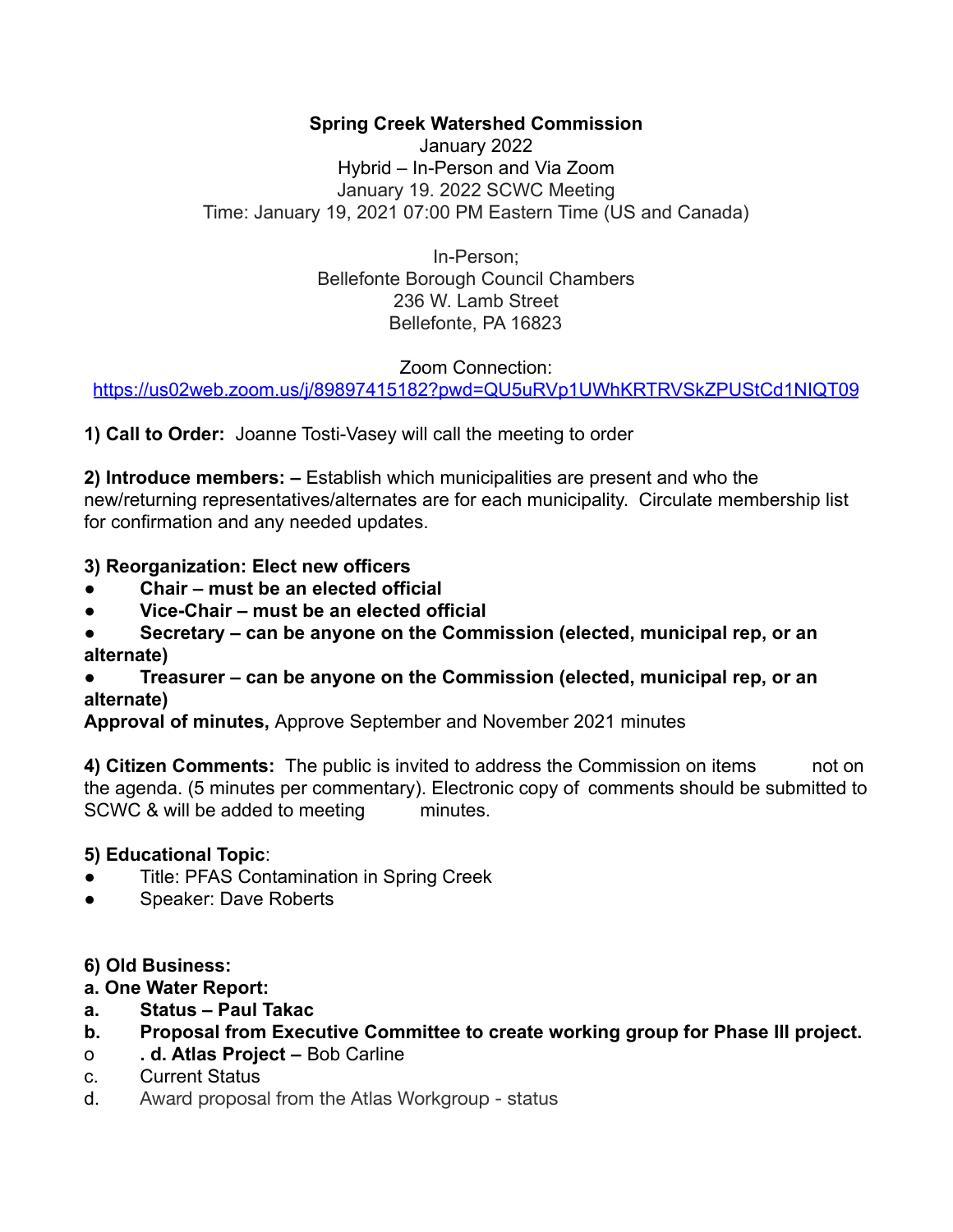e. **Education Committee** – Educational Topics for 2022 committee for 2022 Doug Mason, Jasmine Fields

## o **Confirmed presentations**

▪ March 2022 Lexi Buck her dissertation on the Spring Creek Watershed

May 2022 Tony Butta – Climate Modeling of the Spring Creek Watershed in light of increasing extreme weather

July 2022 – Carolyn Hatley & Sarah Kania -- the Senior Environmental Corps program & other volunteer opportunities available through Clearwater Conservancy

September 2022 PSU Professor Lauren McPhillips – Walnut Springs Constructed Wetland in the Borough

November – Kimberlie Gridley – tentative title Pennsylvania's One Water Task Force

## f. **SCWC Facebook Page –** Izen Lingenfelter

## **7) New Business:**

## **a. Groundwater Symposium, May 5. Save the Date. Request for proposals. Registration scholarships for Commission members and alternates (motion needed) – Bill Sharp**

Save the date: the 2022 PA Groundwater Symposium will take place May 5, 2002. Registration to open soon. Abstracts for presentation and sponsorships due March 4, 2022.

## **Pennsylvania Groundwater Symposium – A Virtual Event**

## **Symposium Date: May 5, 2022**

## **Abstract Deadline: 5:00 PM, March 4, 2022**

In celebration of National Drinking Water Week, Penn State Extension, the Master Well Owner Network, and the Pennsylvania Department of Environmental Protection along with numerous other sponsors and partners are seeking presenters and sponsors for the 2022 Pennsylvania Groundwater Symposium to be held online. The PA Groundwater Symposium provides a forum for researchers, students, professionals and educators working in the groundwater field to exchange information and promote protection of groundwater resources throughout the state. The day-long symposium will include a mix of recorded and live sessions. Plenary and concurrent session speakers will address numerous important groundwater issues in Pennsylvania. Registrants can also receive continuing education credits for attending all sessions. The complete Symposium agenda and registration will be available in March.

# Call for Presenters

Abstracts for presentation can be submitted on a wide variety of groundwater topics including but not limited to: groundwater monitoring, climate impacts on groundwater, data availability and access, groundwater processes, karst groundwater systems, wellhead protection, water well studies, emerging contaminants, aquifer studies, groundwater/surface water interactions, issues related to energy extraction, and education and outreach.

# **8) Financials -UPDATE**

a. **Report:** October-December – Bill Sharp, Jon Eaton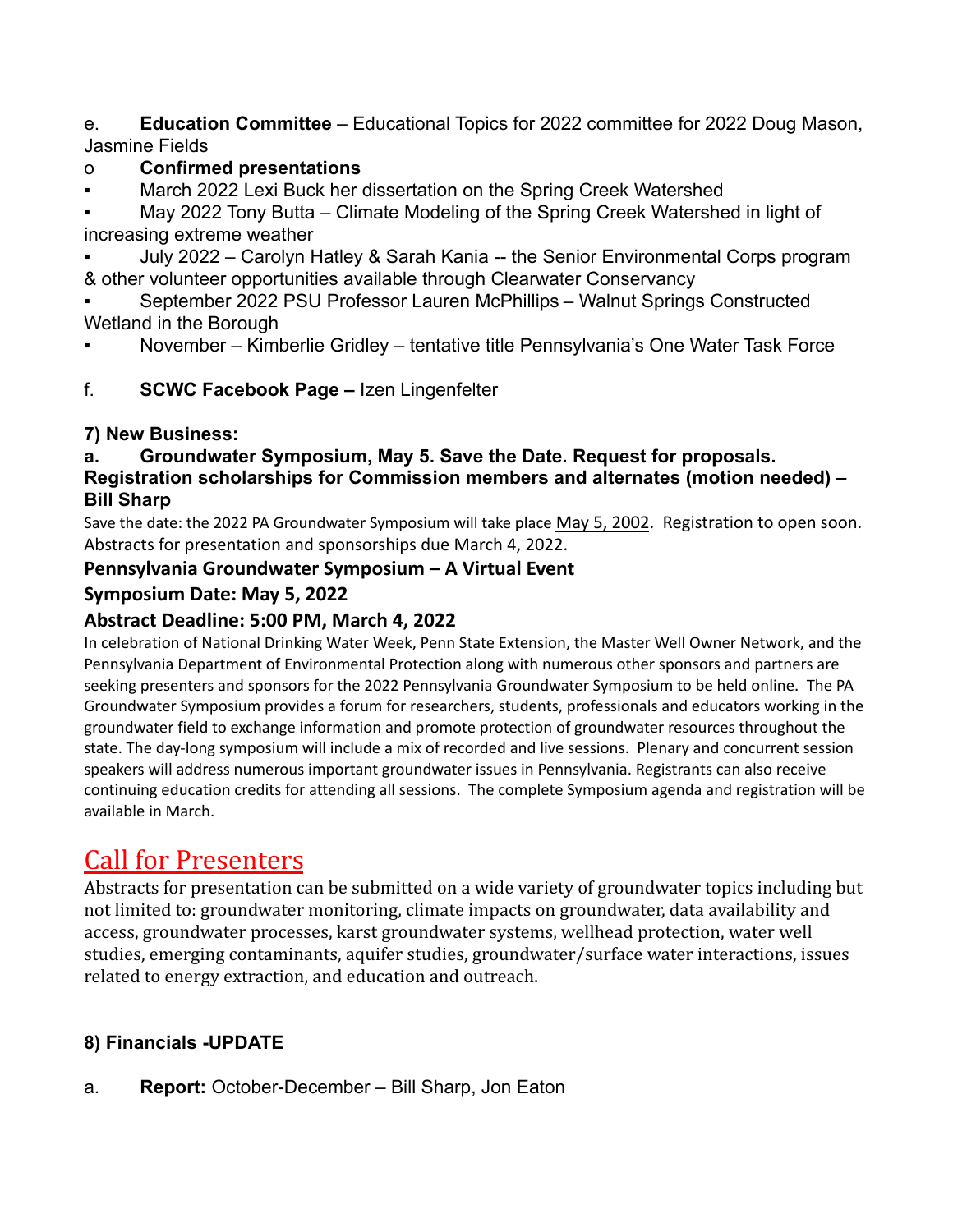#### **October 2021** (LAST REPORT)

Project Fund: **Debit: \$0.00 Credit: \$00.00 Balance: \$2,015.63** General Fund: **Debit: \$0.00 Credit: \$2228.60 Balance: \$28,093.24 Note: Credit is for 2022 membership contributions from Ferguson and Walker Townships**

#### **November 2021**

| Project Fund:        | <b>Debit:</b> | \$0.00 Credit: | \$00.00 Balance: \$2,015.63                   |  |
|----------------------|---------------|----------------|-----------------------------------------------|--|
| General Fund: Debit: |               |                | \$0.00 Credit: \$2228.60 Balance: \$28,093.24 |  |

#### **December 2021**

| Project Fund:        | Debit: | \$0.00 Credit:                                | \$00.00 Balance: \$2,015.63 |  |
|----------------------|--------|-----------------------------------------------|-----------------------------|--|
| General Fund: Debit: |        | \$0.00 Credit: \$2228.60 Balance: \$28,093.24 |                             |  |

**9) Once Around the Watershed:** Members are asked to share relevant water related news from their municipality.

#### **10) Remaining Meetings for 2022:**

March 16, 2022 May 18, 2022 July 20, 2022 September 21, 2022 November 16, 2022

The January 19 SCWC meeting will air on C-NET channel 7 at the following times. The coverage is sponsored by Ferguson Township.

 $\mathcal{L}_\mathcal{L} = \mathcal{L}_\mathcal{L} = \mathcal{L}_\mathcal{L} = \mathcal{L}_\mathcal{L} = \mathcal{L}_\mathcal{L} = \mathcal{L}_\mathcal{L} = \mathcal{L}_\mathcal{L} = \mathcal{L}_\mathcal{L} = \mathcal{L}_\mathcal{L} = \mathcal{L}_\mathcal{L} = \mathcal{L}_\mathcal{L} = \mathcal{L}_\mathcal{L} = \mathcal{L}_\mathcal{L} = \mathcal{L}_\mathcal{L} = \mathcal{L}_\mathcal{L} = \mathcal{L}_\mathcal{L} = \mathcal{L}_\mathcal{L}$ 

Saturday, January 22 - Noon Monday, January 24 - 9:00 a.m. Tuesday, January 25 - 12:00 a.m. (midnight Monday night) Wednesday, January 26 - 10:00 p.m. Sunday, January 30 - 4:00 p.m.

 $\mathcal{L}_\mathcal{L} = \mathcal{L}_\mathcal{L} = \mathcal{L}_\mathcal{L} = \mathcal{L}_\mathcal{L} = \mathcal{L}_\mathcal{L} = \mathcal{L}_\mathcal{L} = \mathcal{L}_\mathcal{L} = \mathcal{L}_\mathcal{L} = \mathcal{L}_\mathcal{L} = \mathcal{L}_\mathcal{L} = \mathcal{L}_\mathcal{L} = \mathcal{L}_\mathcal{L} = \mathcal{L}_\mathcal{L} = \mathcal{L}_\mathcal{L} = \mathcal{L}_\mathcal{L} = \mathcal{L}_\mathcal{L} = \mathcal{L}_\mathcal{L}$ 

Joanne Tosti-Vasey is inviting you to a scheduled Zoom meeting.

Topic: SCWC Meeting Time: Jan 19, 2022 07:00 PM Eastern Time (US and Canada) Every 2 months on the Third Wed, 6 occurrence(s) Jan 19, 2022 07:00 PM Mar 16, 2022 07:00 PM May 18, 2022 07:00 PM